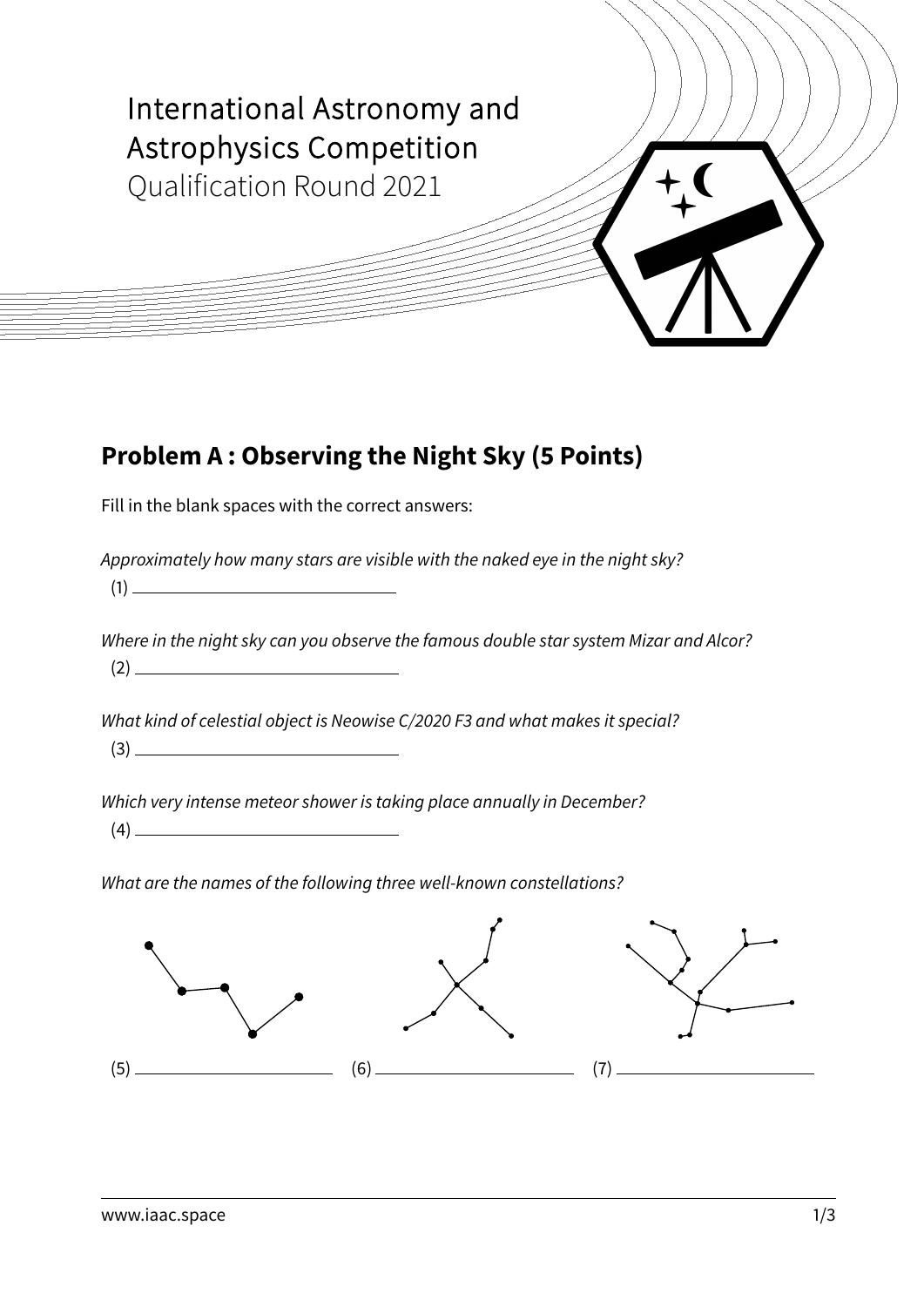# **Problem B : Shock Wave Escape (5 Points)**

The star of a distant solar system explodes as a supernova. At the moment of the explosion, an resting exploration spaceship is 15 AU away from the shock wave. The shock wave of the explosion travels with 25000 km/s towards the spaceship. To save the crew, the spacecraft makes use of a special booster that uniformly accelerates at 150 m/s<sup>2</sup> in the opposite direction.

Determine if the crew manages to escape from the shock wave. (Neglect relativistic effects.)

### **Problem C : Mysterious Planet (5 Points)**

A research team has discovered that a moon is circling a planet of our solar system: The moon orbits the planet once every 7 hours on a nearly circular orbit in a distance  $R$  of 48000 km from the centre of the planet. Unfortunately, the mass  $m$  of the moon is not known. Use Newton's law of gravitation with  $G=6.67\cdot 10^{-11}$  m $^3$ /(kg⋅s $^2$ ) to approach the following questions:

$$
F = G \cdot \frac{mM}{R^2} \tag{1}
$$

(a) Based on the observations, determine the total mass  $M$  of the planet.

(b) Which moon and planet of our solar system is the team observing? (Use literature.)

### **Problem D : Gravitational Constant (5 Points)**

An astronaut working on the Moon tries to determine the gravitational constant  $G$  by throwing a Moon rock of mass  $m$  with a velocity of  $v$  vertically into the sky. The astronaut knows that the Moon has a density  $\rho$  of 3340 kg/m<sup>3</sup> and a radius R of 1740 km.

(a) Show with (1) that the potential energy of the rock at height h above the surface is given by:

$$
E = -\frac{4\pi G}{3}m\rho \cdot \frac{R^3}{R+h} \tag{2}
$$

(b) Next, show that the gravitational constant can be determined by:

$$
G = \frac{3}{8\pi} \frac{v^2}{\rho R^2} \left( 1 - \frac{R}{R + h} \right)^{-1}
$$
 (3)

(c) What is the resulting  $G$  if the rock is thrown with 30 km/h and reaches 21.5 m?